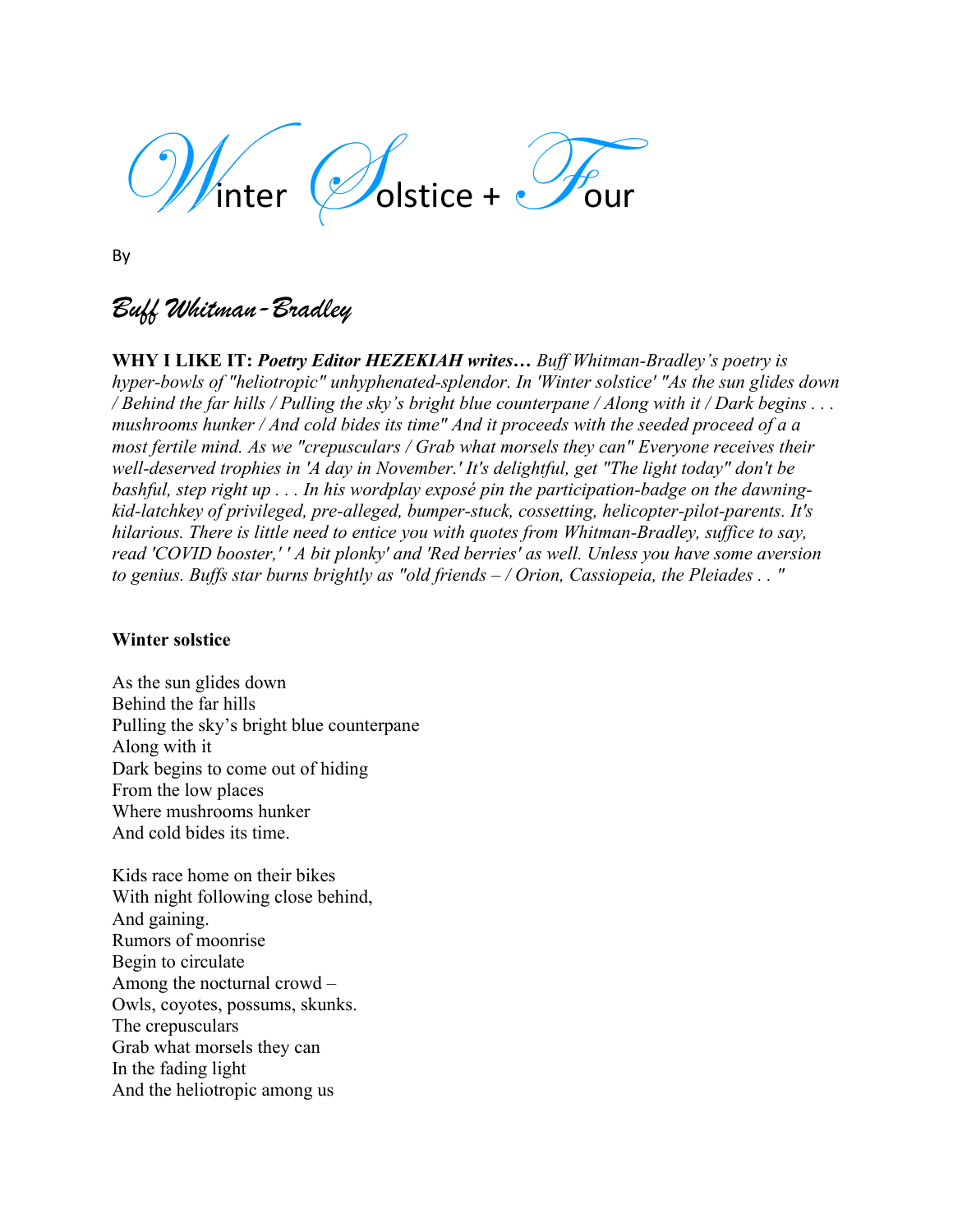Start flicking on house lights And holiday lights Up and down the block.

This is the season of long nights When we scan the icy Star-filled blackness For the pure pleasure Of glimpsing old friends – Orion, Cassiopeia, the Pleiades – When we are reminded By two trillion galaxies That our existence is infinitesimal, Of no cosmic significance, And when we realize all over again That what we call grace Is not a celestial gift Showered down upon us From skies beyond he sky, But a quality within each of us, A soft ticking in the cells, A whisper in the blood.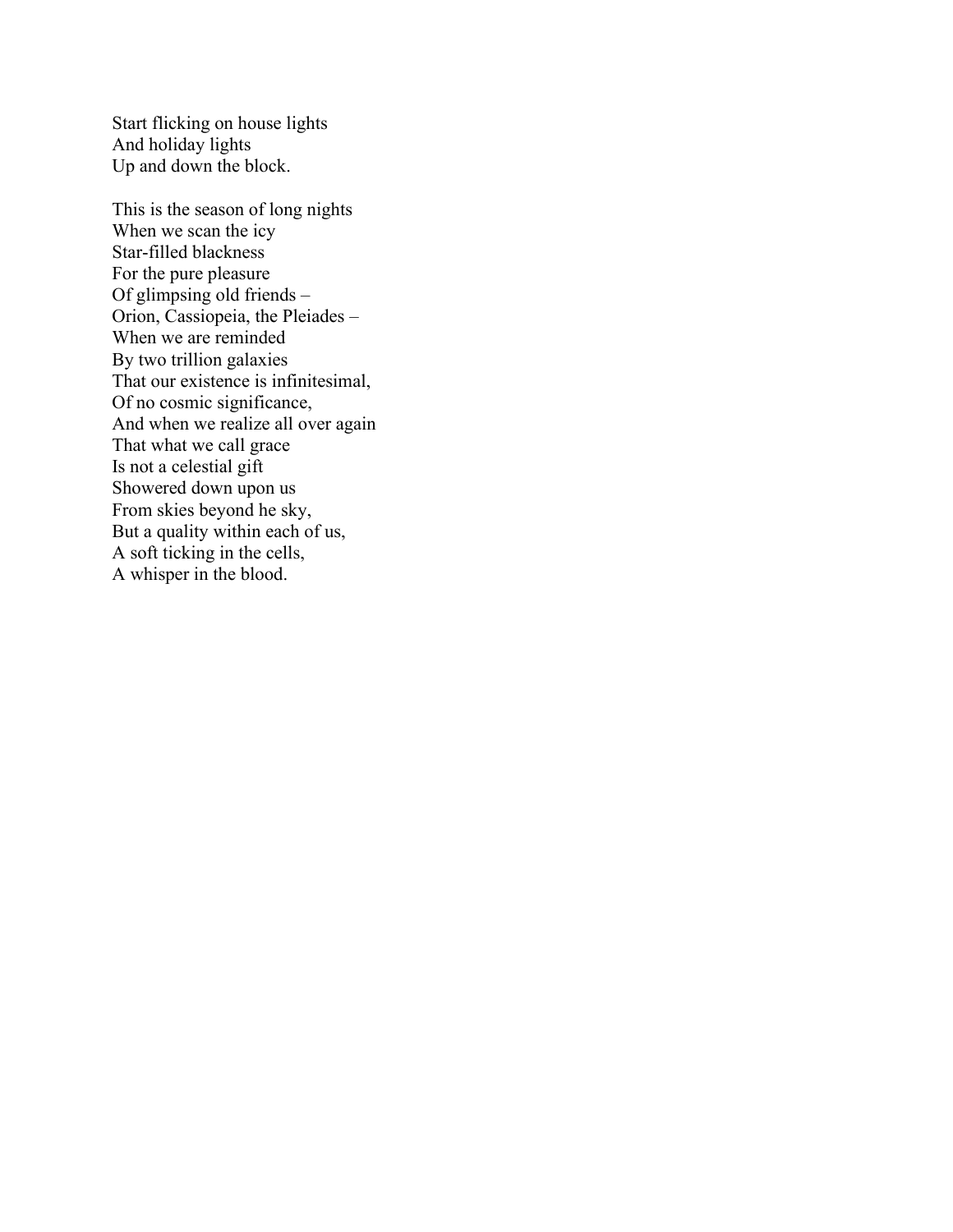#### **A day in November**

The light today Is the brightest kid in class The kid who knows All the answers The kid who raises a hand Even before the teacher Asks the question

The light today Is everybody's best friend Dishing out compliments Like shiny new dimes -- "Your whole face glows when you smile!" "Sparks fly off you when you dance!" "That picture you painted is radiant!"

The light today Hangs by its knees On the monkey bars Kicks the ball a mile Dazzles while jumping rope Runs the bases In a flash

The light today Plays all the gleaming instruments In the band Writes its name On easels and chalk boards Lies in little golden patches On bookcases and desks Whispers to the most studious To look up from their work For a moment or two And gaze out the window At the gloriously hued leaves The shimmering azure sky The lengthening afternoon shadows The sun drifting slowly westward And light itself growing ethereally pale Getting ready to settle in For the long night After another glittering day Of being the star pupil.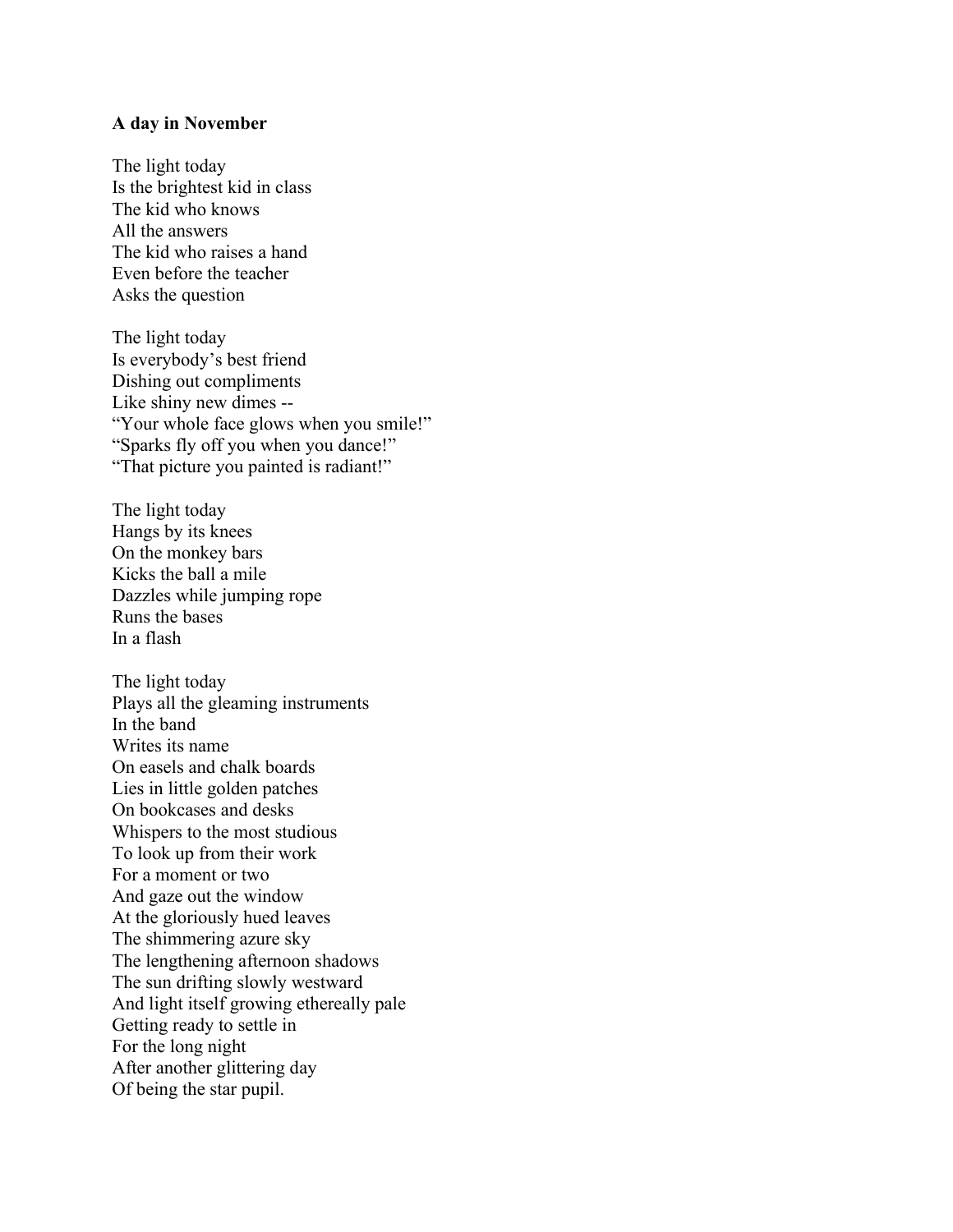#### **COVID booster**

As the tip of the needle Penetrated the flesh Of my upper arm Just millimeters from The Kokopelli tattoo I thought about All the cowboy movies I watched as a boy In which The simple, honest, Humble townsfolk Get wind of The impending arrival Of a gang of thugs and rapists And murderers Intent upon wreaking havoc And mayhem As retribution for the refusal Of the mayor's beautiful daughter To marry their malodorous boss. Learning that the vicious crew Is only a couple of days distant The residents pool their meager resources To hire a notorious gunslinger, A good bad guy, To protect them from The bad bad guys on the way. Of course, the good bad guy accepts the job But refuses the pay Then goes about drafting Various other good bad guys To assist him In fashioning a ferocious fighting force Out of ordinary grocers And blacksmiths and school marms And preachers and dance hall girls And housewives and stage coach drivers And wheelwrights And even the disgraced former sheriff Who cannot keep his booze intake Under control. As the approach Of the bad bad guys Grows ever more ominous,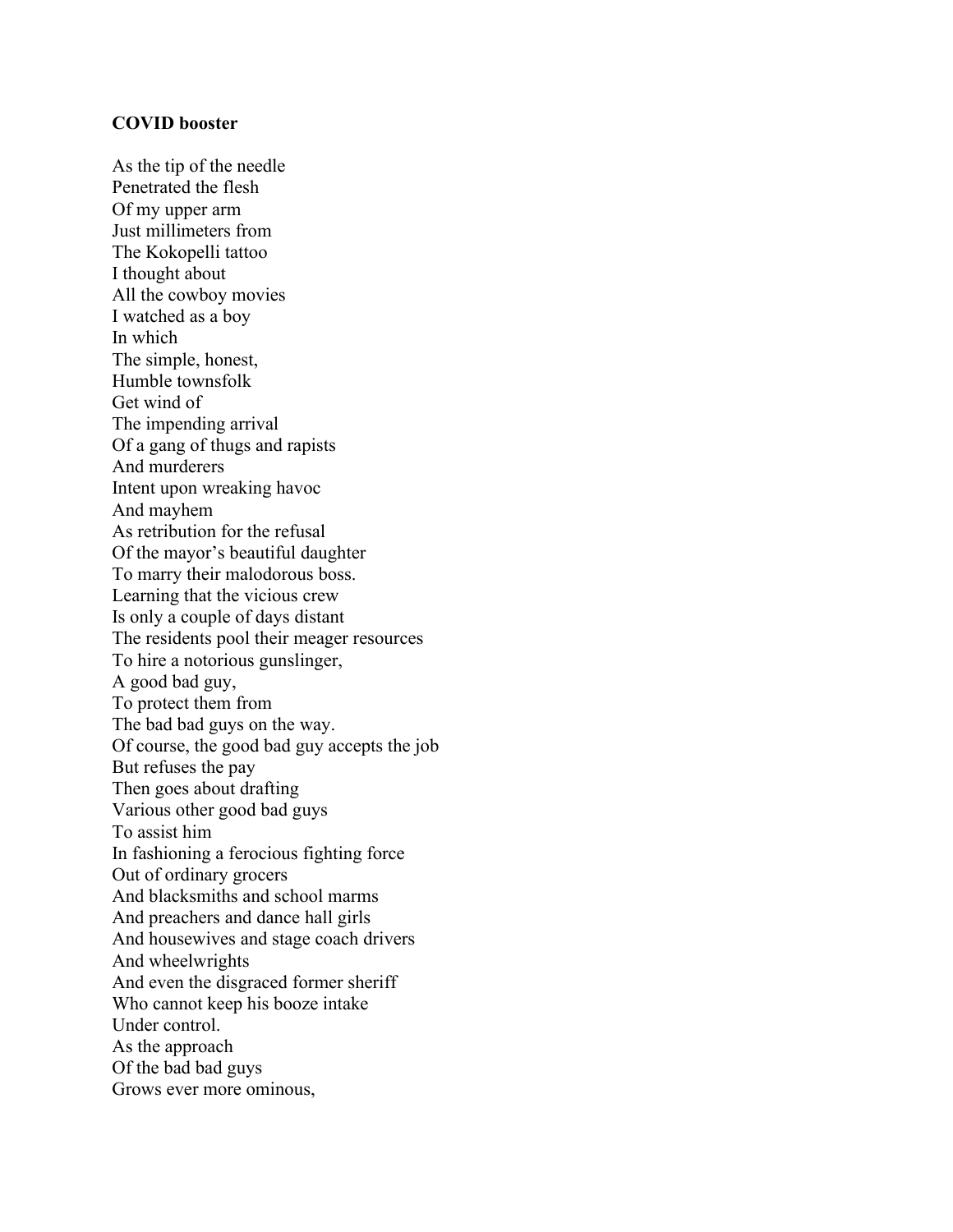Which can be readily inferred From the award-winning soundtrack, Composed by a Slovenian immigrant maestro Living in splendor in the Hollywood hills, The good bad guys Instruct the jittery citizens In the fine arts of riflery and six-shooting Of building fortifications with hay bales And bags of unmilled wheat And overturned buckboards, Of strategically placing Sticks of dynamite used heretofore Only for peaceful purposes. The music grows darker The sound of galloping hooves Becomes louder and louder And suddenly the bad bad guys Have arrived at the edge of town Slowing their horses to a walk And sneering right malevolently As they pass by the dry goods store The Broken Heart saloon The sheriff's empty office The one-room school And Old Widow McCarthy's boarding house. Hearts beat fast and loud Breaths are held Fingers twitch on triggers and ... "That's it," said the innoculating nurse "You're good to go." I rolled down my sleeve Pocketed my vaccine verification card And headed back to my car Confident that as always The good bad guys (Who, truth be known, Aren't really bad, Just misconstrued) Will save the threatened town Then head out past Boot Hill Toward parts unknown.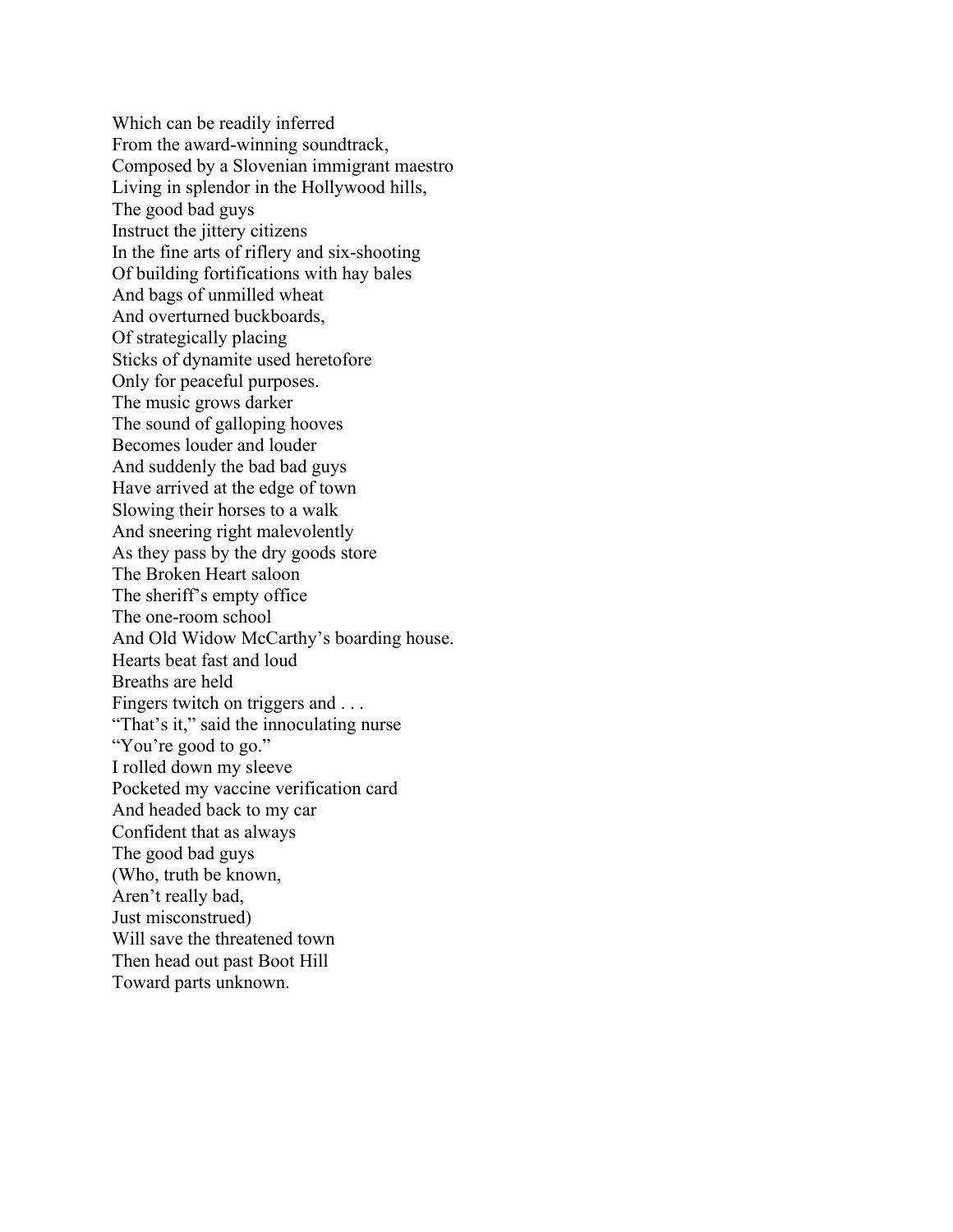#### **A bit plonky**

COVID booster yesterday Vaguely worried About a bad reaction But woke up this morning Feeling pretty OK Made breakfast Took a walk Got coffee At the neighborhood joint Sat reading in the big yellow chair Early afternoon started feeling A bit plonky A bit overbaked Reconnoitered the bedroom And found the sun Sprawled invitingly Across the bed So what could I do But lie down Joined soon By the little dog Who concurred with me About the existential imperative Of a sunny nap So we had a fine old snooze Awoke then Heated some soup Cut up an apple Boiled water for a cup Of peppermint tea Steaming in a mug now On the table Beside the big yellow chair To which I have returned With nothing to do But sit and sip And read a book With a lapful of warm dog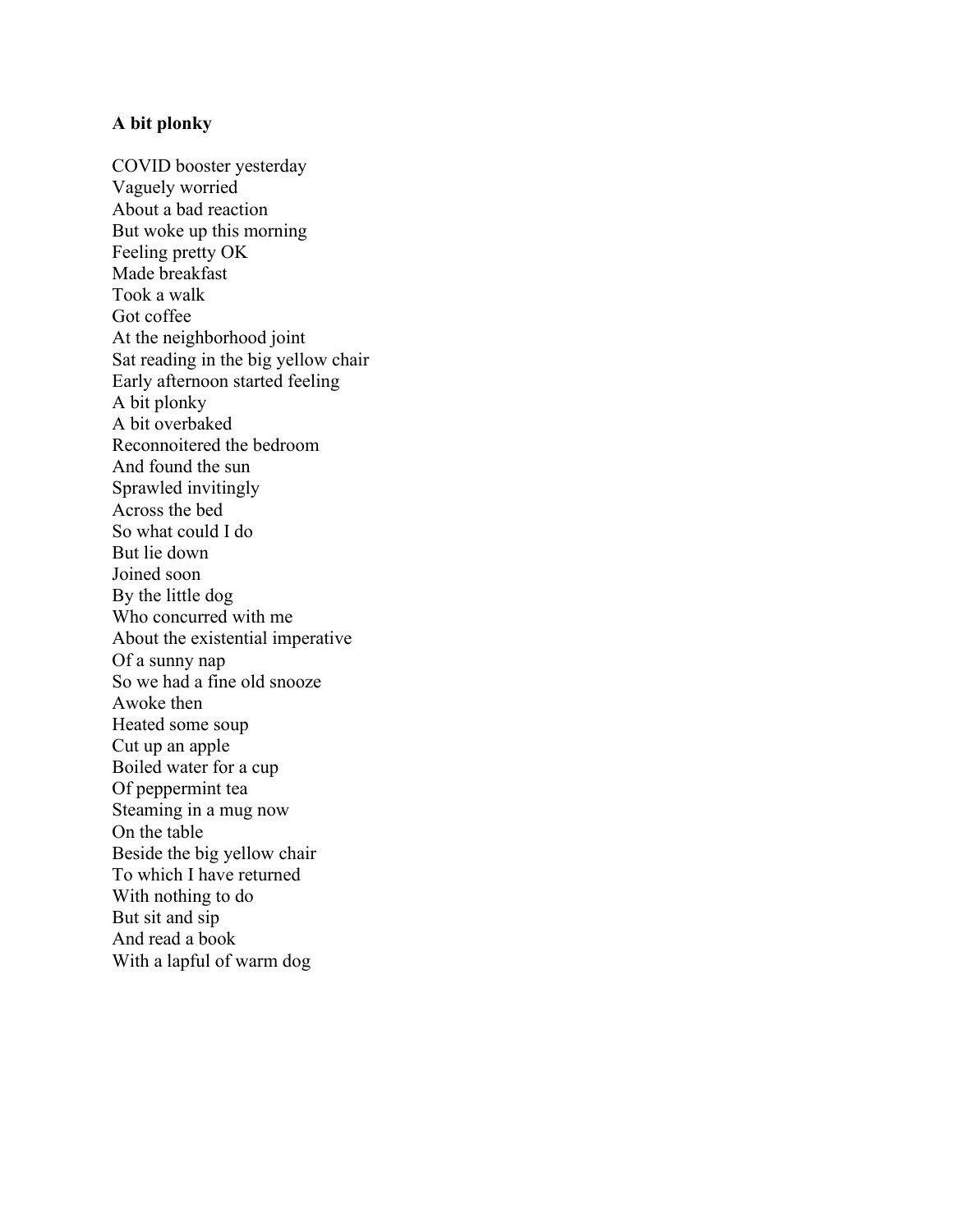## **Red berries**

When I was a little fellow Tearing around on the cracked and crabbled sidewalks Of our tiny community Of Carter Lake Iowa On my flash-and-dazzle three-wheeler My mother would sometimes Pack me a bag lunch That I could take to a suitable spot To have my very own picnic. The best place Was in front of my grandma's cottage Where I would sit Among her bushes with the little red berries To eat my sandwich and cookie And drink my half-pint carton Of chocolate milk As I idly picked handfuls of the tiny berries Which my mother warned me Were poisonous So don't eat them. And many times I did not eat them. But one particularly lambent day I kept gazing at those wee scarlet orbs And wondering how anything so pretty Could be deadly And my curiosity got to be too much for me So before I unfolded my sandwich Out of its waxed paper I lifted my oatmeal cookie from the bag With one hand Held a berry in the other And shoved both at once Into my wide open mouth Then chewed and swallowed quickly And waited to see If I would get sick or die. I did not. Questions arose.

**THE POET SPEAKS:** *Buff Whitman-Bradley writes every day, a great ocean of gibberish, until an idea for a poem floats to the surface. Sometimes it's a keeper, sometimes he throws it back. He has lately been reading the poems of T'ao Ch'ien (tr. David Hinton), and Martin Espada, and finds in each of them qualities worth emulating.*